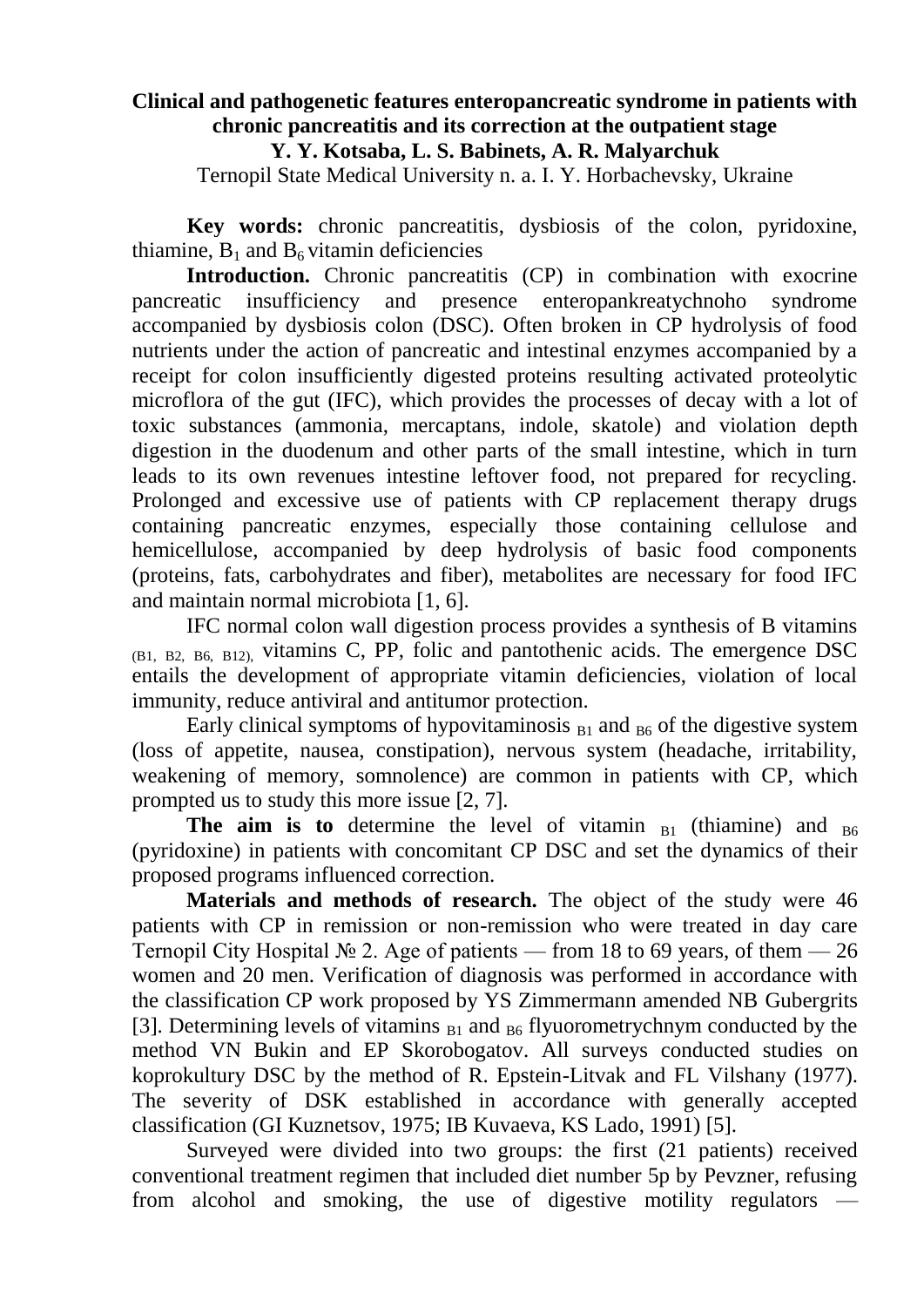antispasmodic (Nospanum 0.04 2 tab. 2 g/d) and/or prokinetic (Motilium 0.01 on 1 tab. 3  $g/d$ ), H<sub>2</sub>-receptor blockers (Kvamatel 0.02 at night) and/or proton pump inhibitors (proksium 0.04 in the morning) and enzymes (Creon 25000 1 cap. 3 g/d). All means intended "on demand" because patients were in remission or nonremission [4]. 2nd (25 people) in addition to conventional treatment regimens received pre pro- biotic drug laktialye 2 capsules a day after the main meal for 4 weeks.

**Results and discussion.** Clinical studies have revealed the presence of these syndromes patients:  $\pi$  in 80.9% of patients of 1 group and in 84.0% of patients in 2 group, asthenic-neurotic — in  $71.4\%$  and  $80.0\%$ , dyspeptic — in 85.7% and 100%, anemic — in 61.9% and 68.0%, steatorrhea — in 66.7% and 76.0% respectively.

In determining the levels of vitamins  $_{B1}$  and  $_{B6}$  (standard thiamine in serum  $-0.03-0.045$  mmol/l of pyridoxine  $-0.059-1.06$  mmol/L) reduction value is set to thiamine 1 group to 0.027 mmol/l, 2 group — to 0.020 mmol/l of pyridoxine to a level of 0.055 mmol/l in 1 group and 0.047 mmol/l in 2 group, which makes it possible to ascertain vitamin deficiencies in all surveyed patients in both groups before treatment.

In assessing coproculture inoculation among patients of 1 group was found in  $47.6\%$  — HBF, in  $19.0\%$  — DSC II. In 33.4% of patients dysbiotic changes were observed. In the surveyed group 2 established a presence in 48.0% — HBF I in., 20.0% — DSC II, in 12.0% — DSC III, in 20.0% of patients were indicators normal. Thus, these two groups were comparable with somewhat deeper manifestations HBF 2-gies group.

After treatment programs offered by correcting observed positive dynamics of clinical syndromes, thiamine level indicators and pyridoxine and the results coproculture inoculation in both groups. However, the results in the group with the inclusion of pre probiotic drug lactiale were significantly better than those in 1 group ( $p < 0.05$ ).

Results of treatment options for clinical symptoms shown in Fig. 1. Clinical syndromes in patients surveyed after the course of treatment were observed less frequently: among patients of 1 group average of 27.9%, and in patients of 2 group — by 47.4%.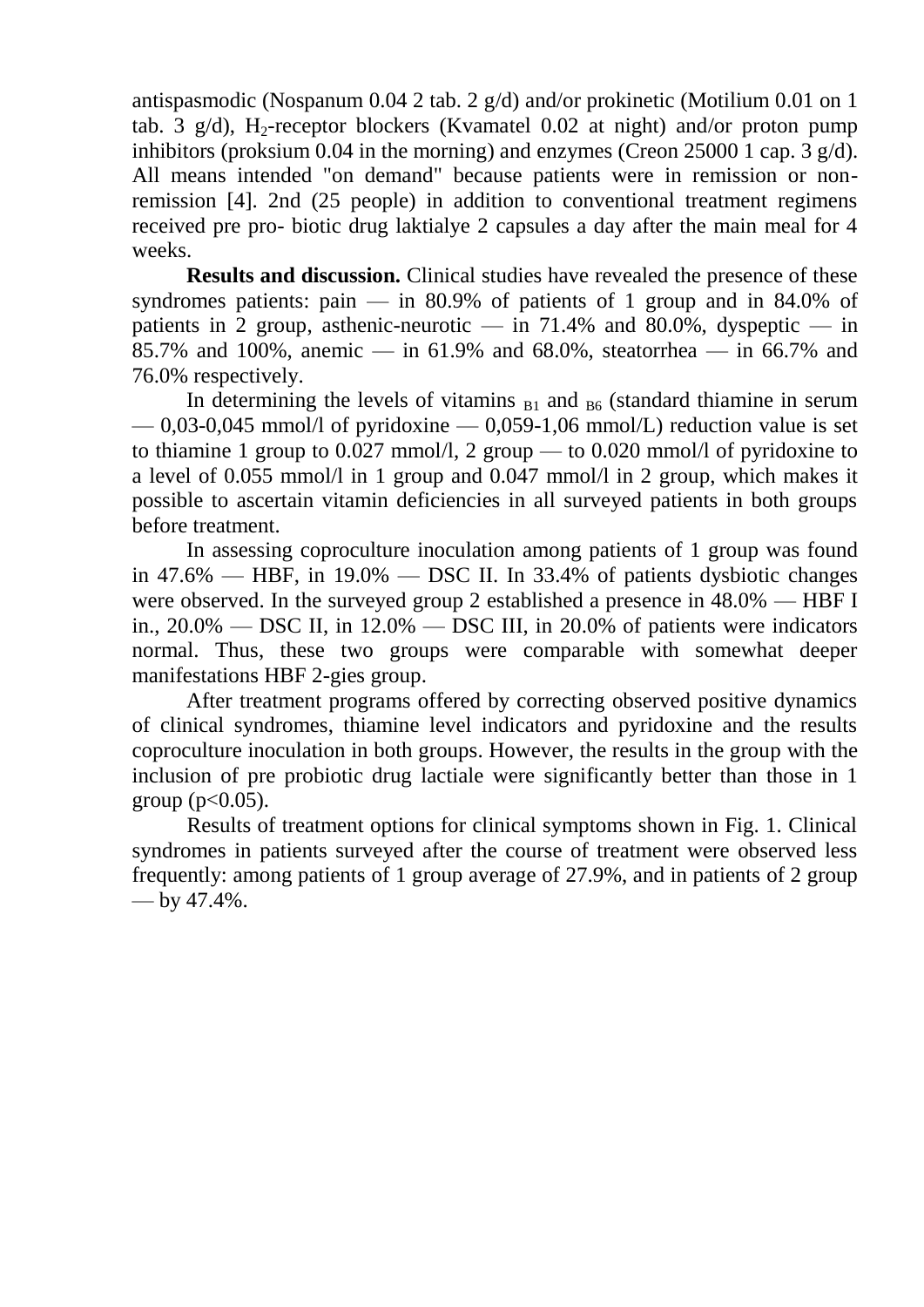

Fig. 1 Dynamics of clinical symptoms under various schemes for correction.

Evaluating the results of repeated determinations thiamine, and pyridoxine, showed growth of data rates in 2-gies group to the lower limit of normal  $(B_1 -$ 0.032 mmol/L,  $B_6$  — 0.060 mmol/l) and results in 1 shiy group, although increased but the difference did not exceed the statistical error.

Results of coproculture inoculation showed that patients first group, although there was a positive trend, but in 38.1% of patients found DBK I, in 14.3% — DSC II. In 47.6% answered indicators are normal. And in patients of 2 group of intestinal flora to normal, only 24.0% of patients experienced DBK I.

## **Conclusions:**

- 1. With the deepening DSC pyridoxine and thiamine content was reduced to the level of vitamin deficiencies.
- 2. The inclusion of pre-biotic drug lactiale to complex corrections of chronic pancreatitis much improved state patients not only by options colon dysbiosis (microflora normalized only at 24.0% I observed DSK in.), but the dynamics of clinical syndromes (for a total of 47.4%) and levels thiamine andpyridoxine in serum blood (total to  $43.9\%$ ) (p < 0.05).

## **References:**

- 1. Бабінець Л. С. Дисбактеріоз кишечника як предиктор ускладнення клінічного перебігу хронічного панкреатиту/Л. С. Бабінець, Д. В. Гаврилюк // Український мед. альманах. — № 5. — 2005. — С. 11–13.
- 2. Бабінець Л. С. Предикторна роль дисбіозу товстої кишки у формуванні недостатності тіаміну та піридоксину при хронічному панкреатиті/Л. С. Бабінець, Ю. В. Коваль, Ю. Я. Коцаба // Вісник наукових досліджень. —  $2011. - N<sub>2</sub> 4. - C. 40.$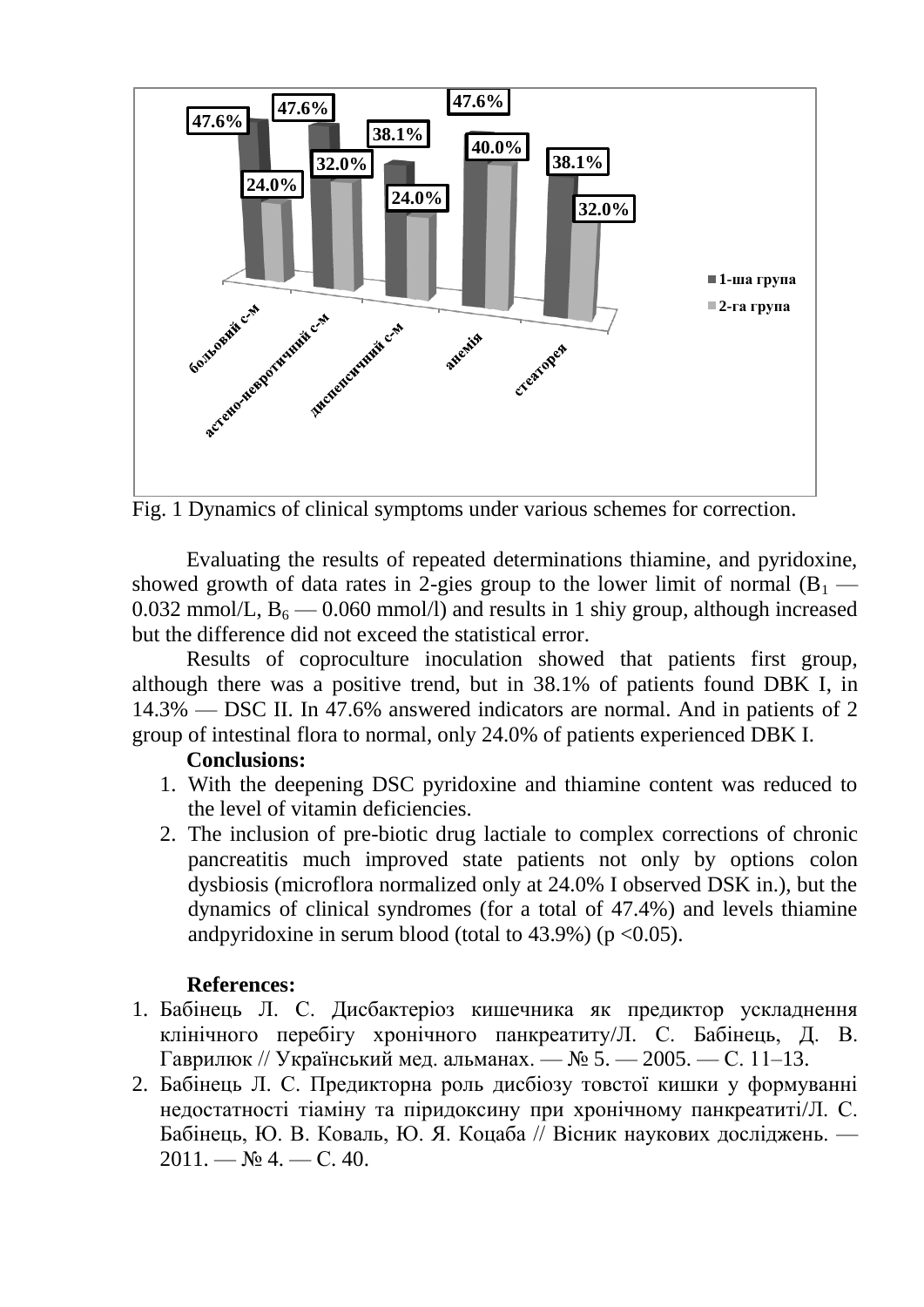- 3. Губергриц Н. Б. Клиническая панкреатология/Н. Б. Губергриц, Т. Н. Христич. — Донецк : ООО «Лебедь», 2000. — 416 с.
- 4. Наказ МОЗ України від 13 червня 2005 р. № 271 Про затвердження протоколів надання медичної допомоги за спеціальністю «Гастроентерологія».
- 5. Сучасні класифікації та стандарти лікування розповсюджених захворювань внутрішніх органів/За ред. Ю. М. Мостового. — 14-е вид., доп. і перероб. — Вінниця, 2012. — 576 с.
- 6. Beger H. G. Diseases of the Pancreas/H. G. Beger, S. Matsuno, J. L. Cameron. — Berlin ; Heidelberg : Springer-Verlag, 2008. — 905 p.
- 7. Misiewicz J. J. Chronic pancreatitis/J. J. Misiewicz, R. E. Pounder, C. W. Venables // Diseases of the gut and pancreas. — Oxford : Blackwell Science, 1994. — P. 441–454.